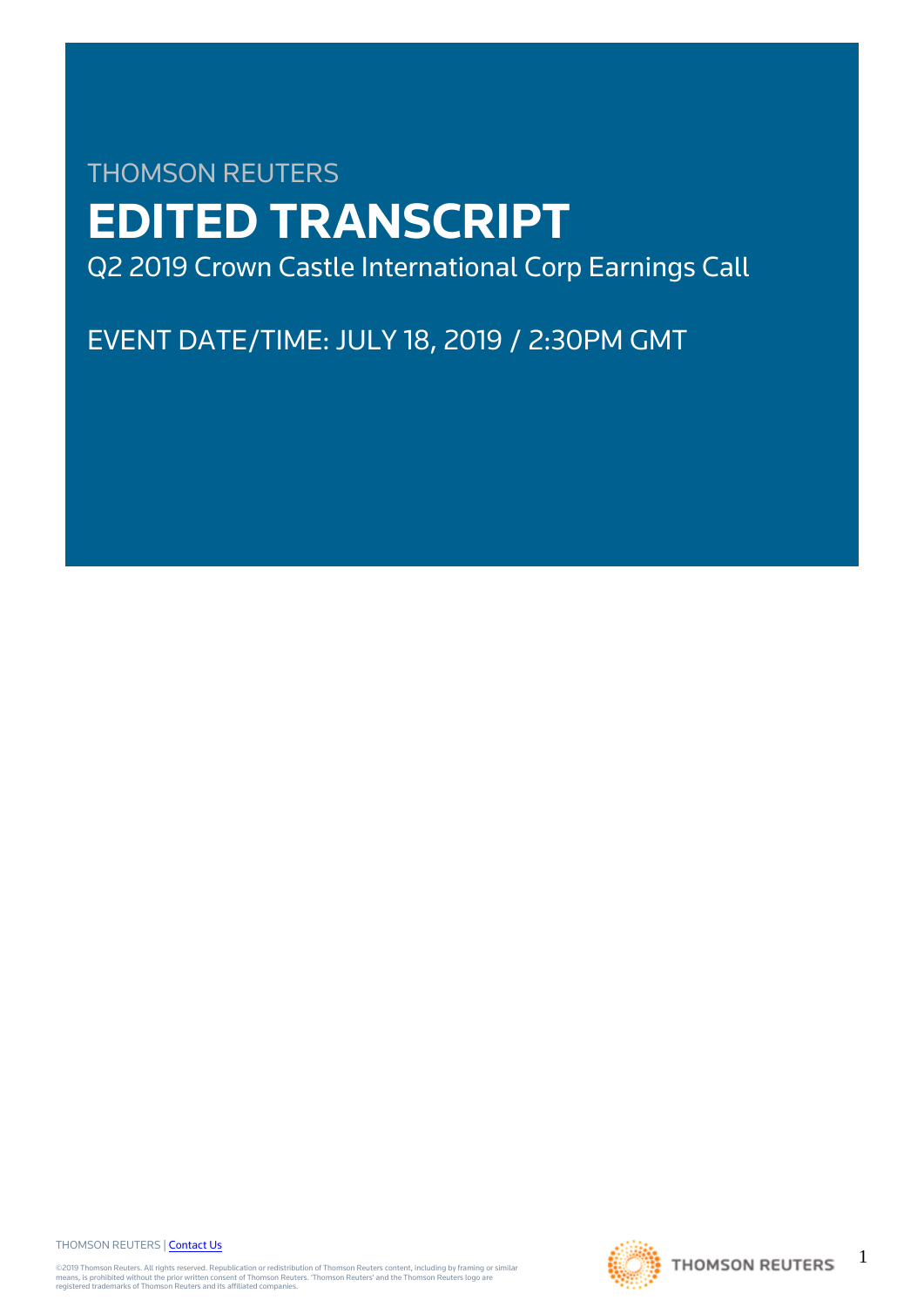#### **CORPORATE PARTICIPANTS**

**Benjamin Raymond Lowe** Crown Castle International Corp. (REIT) - VP of Corporate Finance **Daniel K. Schlanger** Crown Castle International Corp. (REIT) - CFO, Senior VP & Treasurer **Jay A. Brown** Crown Castle International Corp. (REIT) - President, CEO & Director

#### **CONFERENCE CALL PARTICIPANTS**

**Batya Levi** UBS Investment Bank, Research Division - Executive Director and Research Analyst **Brett Joseph Feldman** Goldman Sachs Group Inc., Research Division - Equity Analyst **David William Barden** BofA Merrill Lynch, Research Division - MD **Jonathan Atkin** RBC Capital Markets, LLC, Research Division - MD and Senior Analyst **Jonathan David Charbonneau** Cowen and Company, LLC, Research Division - VP **Michael Rollins** Citigroup Inc, Research Division - MD and U.S. Telecoms Analyst **Nicholas Ralph Del Deo** MoffettNathanson LLC - Analyst **Philip A. Cusick** JP Morgan Chase & Co, Research Division - MD and Senior Analyst **Richard Hamilton Prentiss** Raymond James & Associates, Inc., Research Division - Head of Telecommunication Services Equity Research **Simon William Flannery** Morgan Stanley, Research Division - MD **Spencer Harris Kurn** New Street Research LLP - Analyst of Towers and Infrastructure **Timothy Kelly Horan** Oppenheimer & Co. Inc., Research Division - MD and Senior Analyst

## **PRESENTATION**

#### **Operator**

Good day, and welcome to the Crown Castle Second Quarter 2019 Earnings Call. Today's conference is being recorded. At this time, I would like to turn the conference over to Ben Lowe, Vice President of Corporate Finance. Please go ahead, sir.

#### **Benjamin Raymond Lowe Crown Castle International Corp. (REIT) - VP of Corporate Finance**

Great. Thank you, Todd, and good morning, everyone. Thank you for joining us today as we review our second quarter 2019 results. With me on the call this morning are Jay Brown, Crown Castle's Chief Executive Officer; and Dan Schlanger, Crown Castle's Chief Financial Officer. To aid the discussion, we have posted supplemental materials in the Investors section of our website at crowncastle.com that we will refer to throughout the call this morning. This conference call will contain forward-looking statements, which are subject to certain risks, uncertainties and assumptions, and actual results may vary materially from those expected. Information about potential factors which could affect our results is available in the press release and the Risk Factors sections of the company's SEC filings. Our statements are made as of today, July 18, 2019, and we assume no obligations to update any forward-looking statements. In addition, today's call includes the discussions of certain non-GAAP financial measures. Tables reconciling these non-GAAP financial measures are available in the supplemental information package in the Investors section of the company's website at crowncastle.com. So with that, let me turn the call over to Jay.

#### **Jay A. Brown Crown Castle International Corp. (REIT) - President, CEO & Director**

Thanks, Ben, and thank you, everyone, for joining us on the call this morning. We delivered another quarter of great financial results that exceeded our expectations and reflect the significant demand we are seeing from our shared infrastructure assets. I believe our strategy and unmatched portfolio of more than 40,000 towers and approximately 75,000 route miles of fiber concentrated in the top U.S. markets has positioned Crown Castle to generate growth in cash flows and dividends per share both in the near term and for years to come. Due in large part to the increasing demand we are seeing across our tower assets, we are increasing our full year 2019 outlook and now expect to grow AFFO per share by approximately 8%, which is at the high end of our longer-term target of 7% to 8% annual growth. Dan will discuss the results for the quarter and the increased outlook in more detail, but I'll focus my comments this morning on 2 key points.

First, tower -- current tower leasing activity is our highest in more than a decade, which we expect will carry into next year; and second, our small-cell business is delivering compelling returns at scale. On the first point, we are seeing a more significant acceleration in tower leasing this year than we previously expected, with broad demand from each of our largest customers as they deploy additional cell sites and spectrum in response to the rapid growth in mobile data traffic. We now expect new leasing activity on towers to be approximately 30% higher when compared to the level of leasing last year, with activity in the back half of the year exceeding the growth generated

#### THOMSON REUTERS | [Contact Us](https://my.thomsonreuters.com/ContactUsNew)

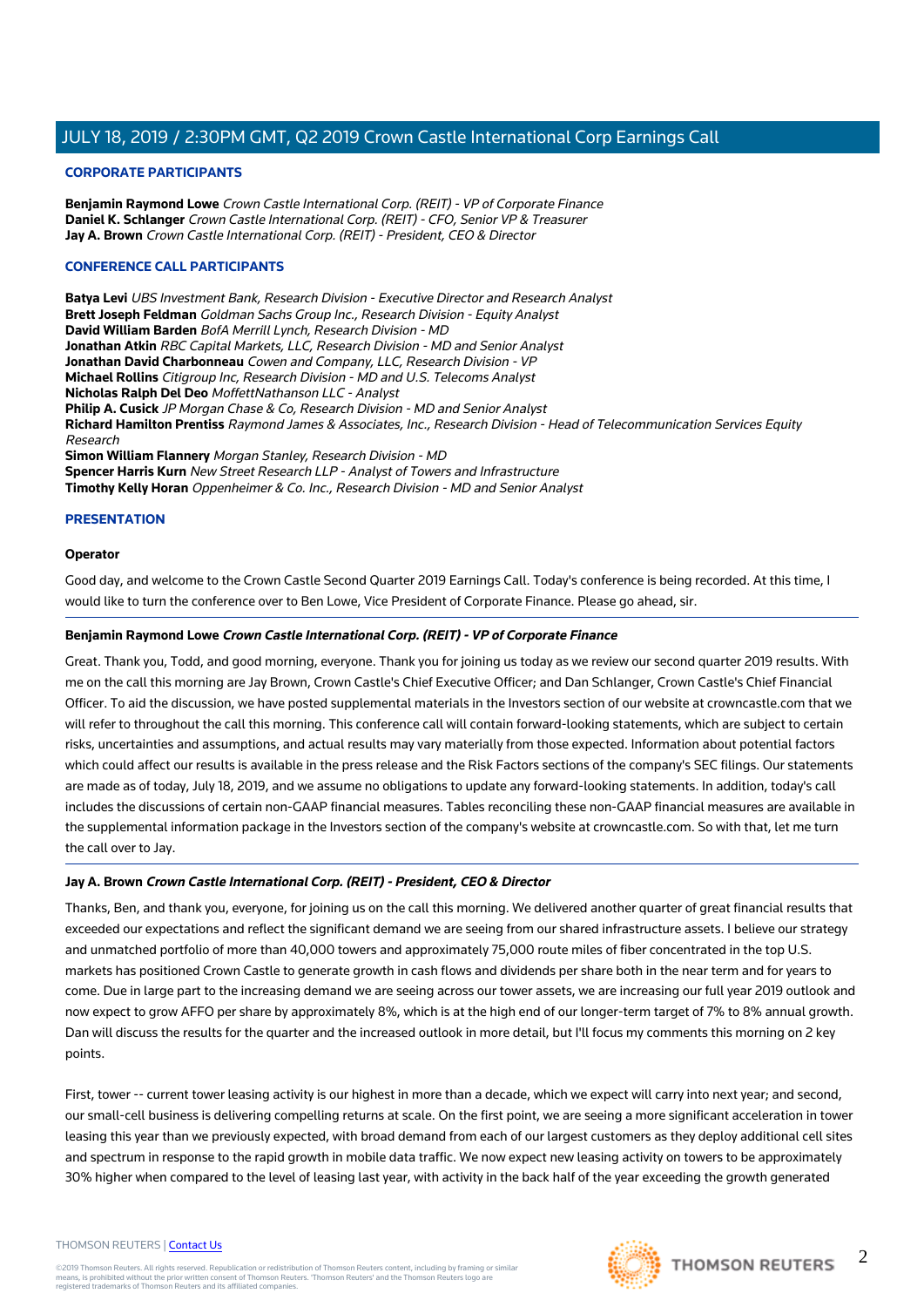year-to-date. And I believe that current level of activity will continue as our customers respond to data traffic growth on their 4G networks while also embarking on the deployment of 5G. According to a recent report from Ericsson, data traffic for smartphone in North America is expected to increase from 7 gigabytes per month in 2018 to nearly 40 gigabytes per month by 2024, representing the highest rate of data consumption in the world and a compound annual growth rate of more than 30%. Additionally, as 5G becomes a reality, new use cases will develop that require wireless networks to connect not only people and their phones but also billions of things. The expansion of the uses of wireless networks will require ubiquitous, low-latency, high-speed connectivity, which we believe will extend demand for our towers for many years to come.

In addition to towers remaining a crucial element of the future, networks will need to be significantly more dense than current infrastructure can handle, which brings me to my second key point. As you see on the map on Slide 4, we invested early and at scale to build and acquire fiber in the most densely populated markets where small cells are being deployed and demand is expected to be the greatest. Said another way, all the gray space you see on the map where we don't have fiber is intentional.

Turning to Slide 5. This strategy is delivering compelling results. The small cell projects summarized on this slide are in the process of being completed. While the projects included in this data set are not finished, some of the nodes within those projects are on-air while other nodes are in various stages of construction. In total, this analysis represents approximately 75% of the 65,000 nodes we have on-air or under construction and represent the most recent data points for measuring returns. When these projects are complete, we expect to have invested just over \$2 billion of capital, both to build new systems for anchor tenants and to co-locate new small cells on existing fiber networks. These projects are expected to generate a recurring yield of approximately 8%, the blend of first tenant economics in a 6% to 7% range and co-location economics of approximately 20%, which is consistent with our disciplined underwriting requirements. As the data shows, similar to the development of the tower business, we are seeing significant demand from multiple customers for the same asset, which results in co-location economics.

The small cell co-location on existing fiber accounts for nearly 30% of the incremental cash flows we expect to generate from these projects, but only 10% of the incremental capital investment. This operating and capital leverage is very much like what the tower business has exhibited over time, and we believe our strategy of investing early in fiber for small cells will pay off in much the same way that our early investment in towers continues to. And whether we have built or acquired the fiber, we are seeing co-location economics as we add small cell customers to the existing fiber. To that end, approximately 75% of the co-location activity is coming from the markets where we acquired the fiber in recent years. While our levels of activity, initial yields and lease-up economics are all very encouraging, the significant increase in the volume of small cells being constructed is straining the response times from municipalities and utilities who are not complying with the FCC orders, resulting in longer construction timelines than we previously experienced. As a result, we are seeing construction timelines averaging 18 to 36 months, which is longer than our prior average of 18 to 24 months. Due to the elongated construction timelines, we now expect to deploy approximately 10,000 small cells in 2019, which is at the low end of our prior expected range of 10,000 to 15,000 in this year, but it's approximately 30% more than what we delivered all of 2018.

In the near term, we expect the delays to reduce our 2019 new leasing activity from small cells by approximately \$5 million. Longer term, we do not expect the extended timelines to impact our overall growth or our returns.

Taking a step back and reflecting on where we are with our fiber and small cell strategy, it is remarkable to me how much progress we have made in a relatively short time frame. What began about 10 years ago with measured investments intended to explore the small cell opportunity has accelerated over the past 5 years as the scale of the opportunity and the business model have come into focus. As a result, we sit here today as the clear leader in the small cell industry with approximately 75,000 route miles of high-capacity fiber concentrated in top markets, more than 65,000 small cells on-air or under construction, more than \$13 billion of invested capital generating a recurring yield of approximately 8% and a robust pipeline of small cell projects that will add to the returns on our current fiber asset base while increasing the longer-term opportunity as we expand with new anchor builds.

As we look ahead, we see tremendous opportunity to increase the returns on our fiber investments over time by adding small cell tenants to existing fiber networks as we we're doing today. Along these lines, our experience is that the same fiber necessary to support small cell customers can serve large enterprises and government agencies who require high-bandwidth connectivity. As such, we see a path to further improve our small cell returns by sharing the fiber across these customers. This is similar to our approach with towers, where the

#### THOMSON REUTERS | [Contact Us](https://my.thomsonreuters.com/ContactUsNew)

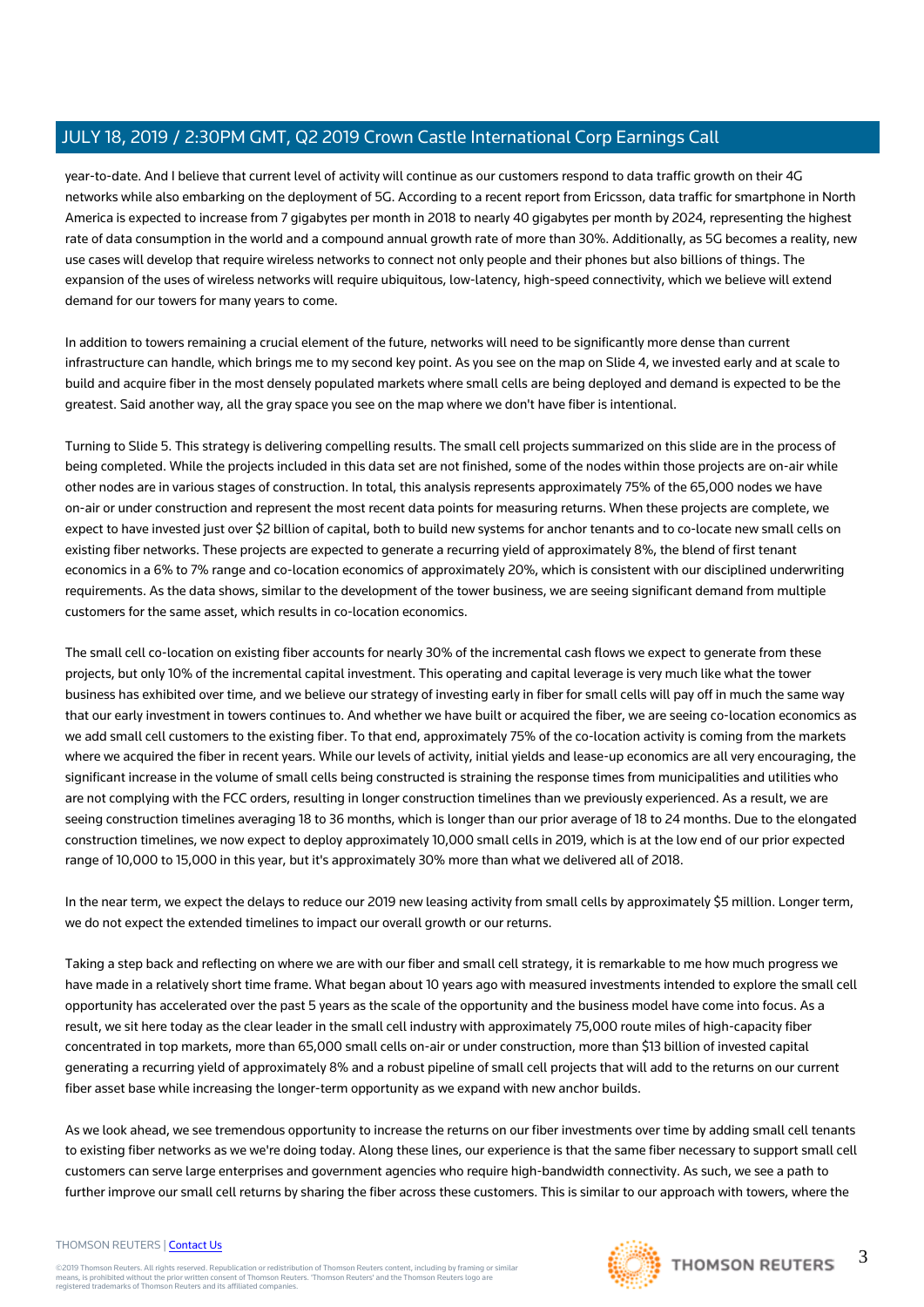vast majority of the economics are driven by the wireless carriers. And we also work hard to increase the returns on our towers by sharing the asset with others. As shown in our 2019 outlook, we now anticipate fiber solutions revenues to grow approximately 3% or approximately \$15 million lower than our previous expectation. As you would expect, we've prioritized activities related to our long-term strategy of adding small cells to our fiber, including integrating recent acquisitions into a single operating structure and platform. And consequently, we lost some sales momentum in this business. While we want to generate as much revenues from these sources as possible, we continue to believe that the growth from small cells will be the primary driver of future return on our fiber investment.

So to wrap up and moving back to the collective outcome, 2019 is shaping up to be another great year for Crown Castle, with AFFO per share growth now expected to be at the high end of our longer-term 7% to 8% target. We see the growth in our business reflecting the positive underlying fundamentals driving demand for our infrastructure, including the continued growth in mobile data on existing 4G networks and the early stages of our customers developing 5G networks. With our unmatched asset base and expertise, I believe Crown Castle is in a great position to capture these substantial long-term return opportunities and consistently return capital to shareholders through a high-quality dividend that we expect to grow at 7% to 8% annually. And with that, I'll turn the call over to Dan.

# **Daniel K. Schlanger Crown Castle International Corp. (REIT) - CFO, Senior VP & Treasurer**

Thanks, Jay, and good morning, everyone. As Jay discussed, we delivered another quarter of very good growth, reflecting the strong demand for our unmatched portfolio of towers, small cells and fiber assets. Turning to Slide 6, you can see we had a great quarter with site rental revenues increasing 6%, adjusted EBITDA increasing 12% and AFFO increasing 14% when compared to the same period a year ago.

On Page 7, you can see that at the midpoint, we are increasing our full year outlook for site rental revenues by approximately \$3 million, for adjusted EBITDA by approximately \$41 million and for AFFO by approximately \$43 million when compared to our prior outlook. Our AFFO guidance for 2019 implies approximately \$5.94 per share, representing 8% growth compared to 2018 and an increase from our prior outlook of 7% growth. The increase to full year 2019 outlook for site rental revenues, adjusted EBITDA and AFFO primarily reflects the higher expected contribution from straight-lined revenues and an increase in the expected contribution from services, both of which relate to higher expected tower activity in 2019 as compared to the prior full year 2019 outlook. The increase in full year AFFO also reflects reduction and expected full year financing costs.

Turning to Page 8. We now expect between \$245 million and \$275 million of organic contribution to site rental revenues, reflecting an increase in the expected contribution from towers, offset by lower expected contribution from both small cells and fiber solutions. New leasing activity is expected to contribute between \$345 million and \$375 million to organic contribution to site rental revenues, which is approximately \$5 million lower than our prior outlook. At the midpoint, new leasing activity consists of \$140 million from towers compared to \$125 million in our prior outlook, \$70 million from small cells compared to the prior \$75 million and \$150 million from fiber solutions compared to the prior \$165 million.

Turning to Page 9., you'll find our 2019 outlook for components of AFFO growth. The increase in full year outlook for AFFO growth reflects the increase in the expected contribution from services tied to higher tower activity and a reduction in expected full year financing cost resulting from lower interest rates and recent financing activities. These improvements were offset by the reduction in organic contribution to site rental revenues and additional expenses primarily related to incremental incentive compensation tied to our improved outlook.

From a balance sheet perspective, in the second quarter, we continue to improve our financial flexibility and liquidity by increasing the commitments under our revolver to \$5 billion and extending the maturity date on our credit facility to a new 5-year term. As we have previously discussed, we intend to finance the business with approximately 5x of leverage longer term, consistent with both our commitment to maintaining our investment-grade credit profile in the level at which we finished the second quarter.

So in closing, our second quarter results exceeded our expectations, leading us to increase our full year guidance for 2019 across site rental revenues, adjusted EBITDA and AFFO. We continue to believe our ability to offer towers, small cells and fiber, which are all integral components of communications networks, provides us the best opportunity to generate significant growth while delivering high returns for our shareholders.

#### THOMSON REUTERS | [Contact Us](https://my.thomsonreuters.com/ContactUsNew)

©2019 Thomson Reuters. All rights reserved. Republication or redistribution of Thomson Reuters content, including by framing or similar<br>means, is prohibited without the prior written consent of Thomson Reuters. "Thomson Re



4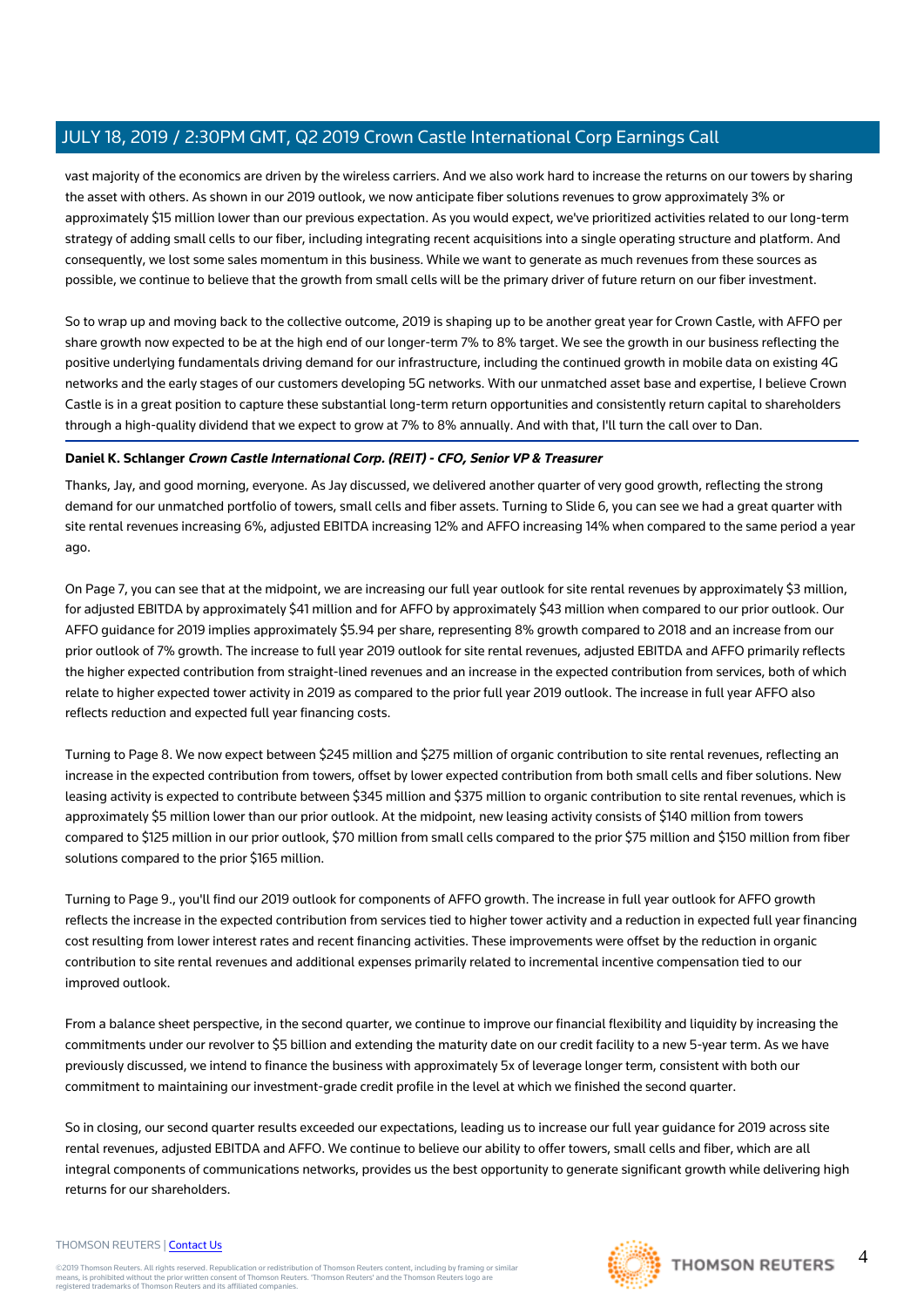With that, Todd, I'd like to open the call to questions.

#### **QUESTIONS AND ANSWERS**

#### **Operator**

(Operator Instructions)

We'll take our first question from David Barden of Bank of America.

#### **David William Barden BofA Merrill Lynch, Research Division - MD**

I guess a couple. First, the services business is really strong this quarter. I was wondering if you could call out anything that you thought was kind of maybe a recurring driver or a one-off driver of that business activity in the quarter, and kind of maybe some thoughts on how it kind of plays out for the year. And then the second piece is just on the other side of it, you kind of called out the fiber services piece. I think there was a [co-gen] explanation for small cells maybe kind of being tougher because of the utilities and the municipalities being strained to kind of come to terms with the volumes. But the fiber business seems to just kind of keep getting a little weaker. This time, it was bookings and I was wondering if you could kind of give us some color on what the game plan is for that business. Is it secular forces? Is it sales problems? Is it, I don't know, SD-WAN? If you could kind of like elaborate a little bit on what's going on with that business, it would be great.

#### **Jay A. Brown Crown Castle International Corp. (REIT) - President, CEO & Director**

Sure, Dave. On your first question around the services business being strong, I think that's the best reflection of what we're seeing in terms of the tower leasing activity that we talked about. If you look at the activity we're talking about for full year 2019, we're up about 30% year-over-year. That's -- a direct reflection of that is what happens inside of the services business. If you look at it year-over-year and the first half of the year, I think it's up almost 50% year-over-year. So the tower activity is indicated by the results on the services side. And as we said historically, we think that, that activity will match leasing activity. And so if we stay at an elevated level of leasing activities, then the services business, we would expect, would continue to do so and our outlook for the year sort of reflects that.

On your second question around fiber solutions, I made reference to this in my comments, but as we went through the acquisition activities, we initially focused on making sure we got the assets integrated and purpose ready for our long-term strategy of small cells. I think given that we've gotten that behind us, it's certainly appropriate for a little more attention to be paid on the sales side around fiber solutions. But I really don't believe that long term, this is the best indication of value in that business. The way that we underwrote the investment in fiber was based on our view around small cells and the need for this kind of fiber to be available for small cells. Fiber solutions revenue supports some level of return there, but the long-term returns and the driver of long-term returns are going to come from the wireless business and be driven by small cells. And if I look at the environment for that today, it's healthier, more robust and better visibility than what we had, frankly, when we were making these fiber investments over the last several years.

So from an underlying thesis around fiber, I think we feel like we're in a better place today than we were several years ago when we made the investments and, certainly, have a lot more data points to support that view as we're talking about in the 75% of the 65,000 nodes that we have on-air or under construction.

## **Operator**

We'll take our next question from Simon Flannery of Morgan Stanley.

## **Simon William Flannery Morgan Stanley, Research Division - MD**

On the tower leasing, could you give us a little bit more color around where you're seeing the strength? I think you said it was very fairly broad-based and, I think, from beyond the big 4 carriers. How's the mix between colo and amendment activity? And then the -- sort of are you seeing this in suburbia or it's other which are very broad based? Any color around what the big theme is driving the new activity areas?

#### THOMSON REUTERS | [Contact Us](https://my.thomsonreuters.com/ContactUsNew)

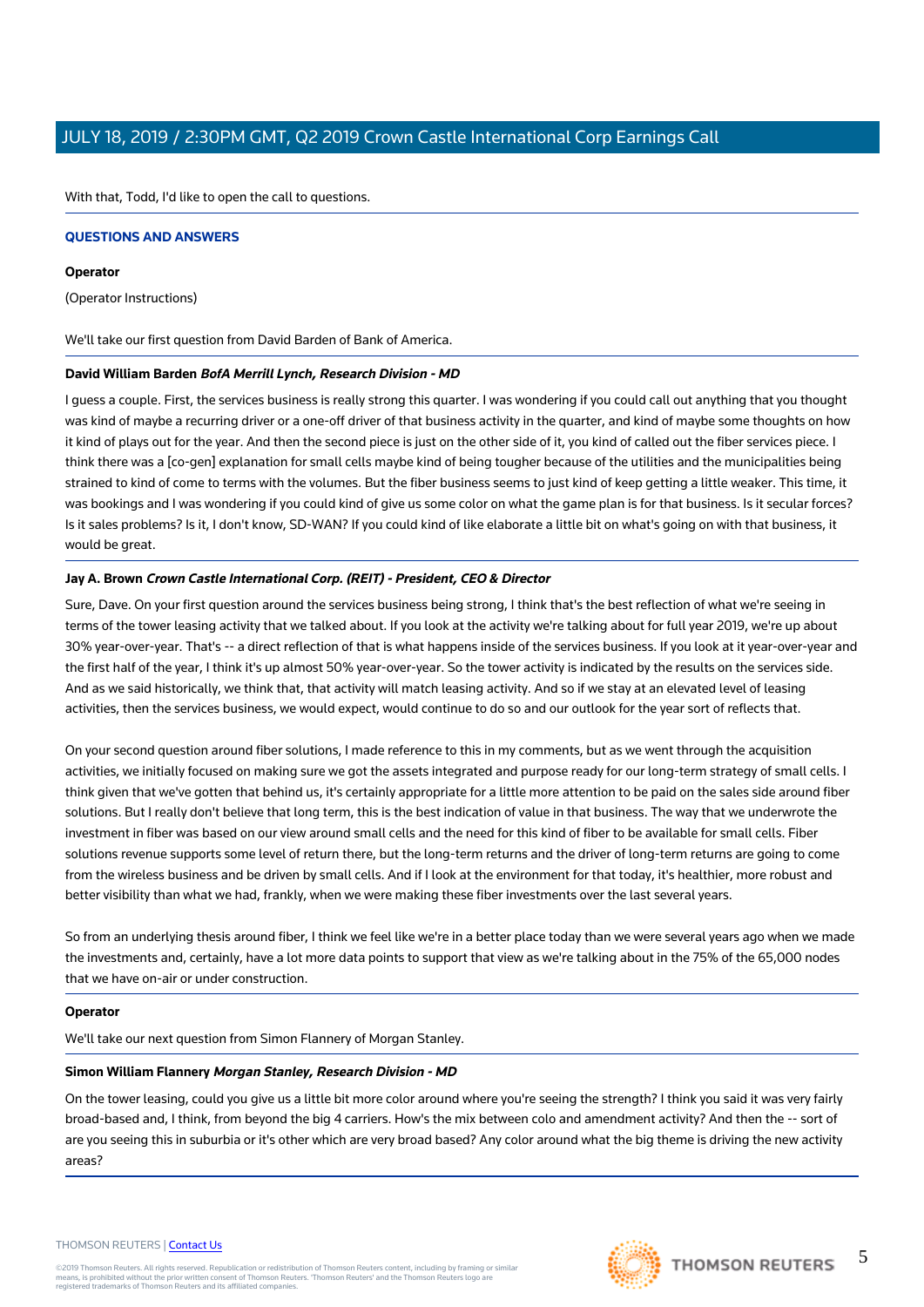## **Jay A. Brown Crown Castle International Corp. (REIT) - President, CEO & Director**

Sure, Simon. On the drivers there, we're seeing that across the board from the wireless operators. And their activity is a mix of densifying the network, improving their network and deploying additional spectrum. Given the nature of our assets, which are more focused in the metro markets than rural, we're seeing that activity happen in the metro market. That may be just by virtue of the nature of our assets and our bias towards being in the metro market in terms of the location of the current asset base. We've seen the increase in activity come from both first-time install as well as amendments. Both of those boats are rising with the tide, so the mix has stayed relatively similar to what we've seen over the last couple of years. We're at about 40% first-time installs and about 60% of the activity being driven by amendment. And that's pretty similar to what it's been over the last several years.

To your question around outside of the wireless carriers, yes, we are seeing some increase there, but the majority of the driver here is - continue to be the wireless operators, and we're benefiting from a little bit of activity outside of those wireless operators. It makes up about 15% of our overall activity, 85% coming from the wireless carriers.

## **Simon William Flannery Morgan Stanley, Research Division - MD**

Great. So you're -- just to be clear, you think your second half leasing activity will be ahead of the first half? So you'll exit the year kind of accelerating from the full year number?

# **Jay A. Brown Crown Castle International Corp. (REIT) - President, CEO & Director**

That's correct.

# **Operator**

We'll take our next question from Brett Feldman of Goldman Sachs.

## **Brett Joseph Feldman Goldman Sachs Group Inc., Research Division - Equity Analyst**

The statistics you've been giving us, 65,000 small cells that are on-air or in the backlog, it's been a pretty stable number now for the last 2 quarters, which implies there has not been a lot of new booking activity through the first half of the year off of what had been fairly active in 2018. So I was hoping maybe you can just help us understand what the demand environment is like, what the small cell opportunity funnel looks like as you go into the second half. And should we expect that there will be a pickup in bookings as we move through the remainder of the year?

## **Jay A. Brown Crown Castle International Corp. (REIT) - President, CEO & Director**

Yes, Brett. As you've seen in the past, the activity of new bookings is very lumpy. They come in very large-scale projects with a number of nodes that take, as I was talking about in my earlier comments, long period of time to construct. So as I look across the horizon, there are a ton of opportunities that we see for continuing to add bookings. But the amount of work that goes into even preparing and designing to get to the place where we have bookings is a pretty significant period of time. And that activity is as robust as we've ever seen it. We're seeing activity from all of the carriers as they look at deploying small cells, and I think we will, at some point, see that overall number continue to increase.

# **Brett Joseph Feldman Goldman Sachs Group Inc., Research Division - Equity Analyst**

Is there any change in the environment in terms of your customers, particularly the largest ones, deciding to do more of this in-house? Or is it really just the timeline factored that you outlined?

## **Jay A. Brown Crown Castle International Corp. (REIT) - President, CEO & Director**

It's just the timeline factor that we've outlined. We haven't seen any movement towards greater self-perform that what we've seen historically. We continue to believe that, broadly, at the market, we're capturing about 50% of the total activity, and of the total small cell activity and the balance of it would be done mostly in self-perform and then some components of third-party providers.

## **Operator**

We'll take our next question from Richard Prentiss of Raymond James.

#### THOMSON REUTERS | [Contact Us](https://my.thomsonreuters.com/ContactUsNew)

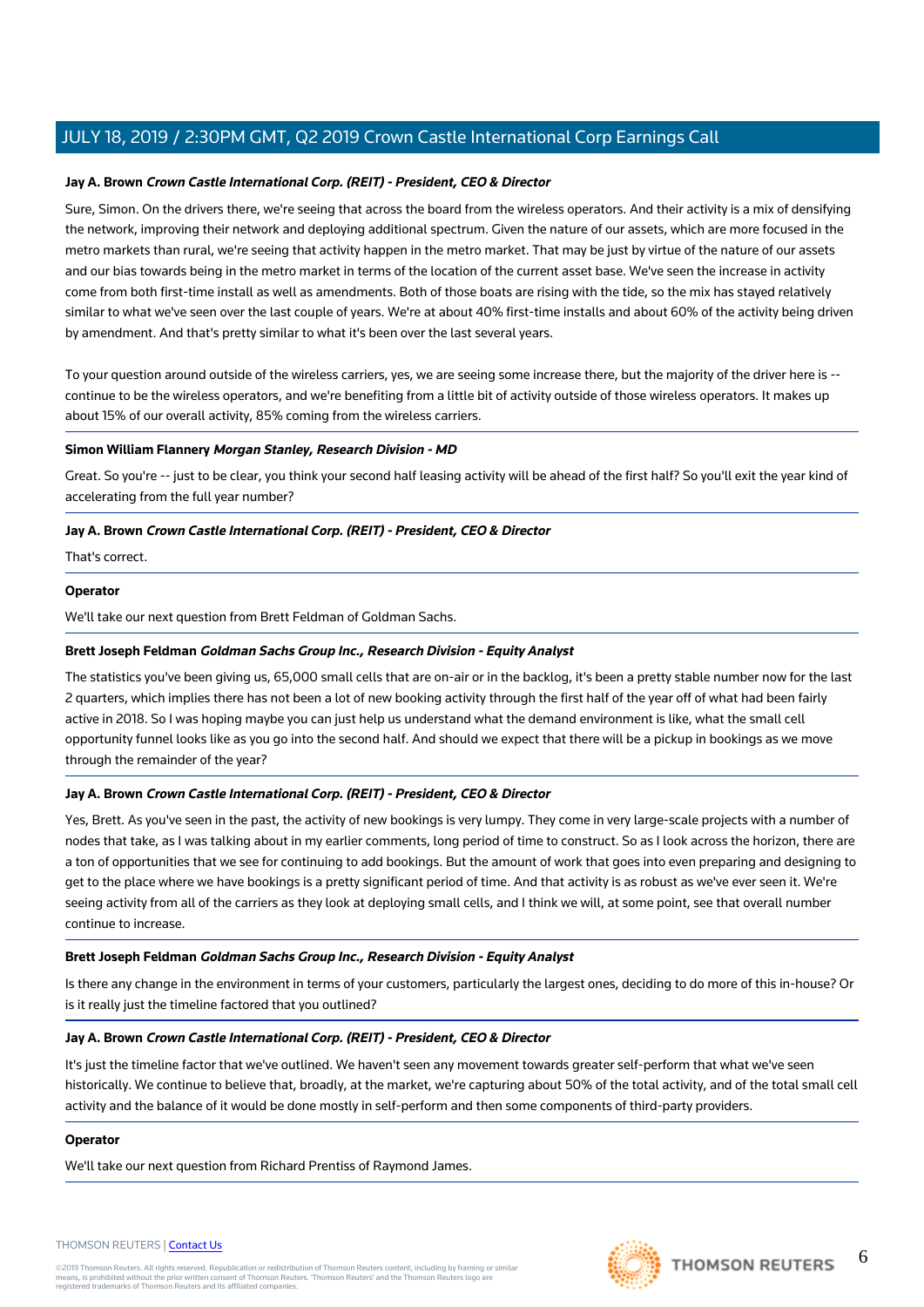# **Richard Hamilton Prentiss Raymond James & Associates, Inc., Research Division - Head of Telecommunication Services Equity Research**

I just want to follow up on a couple of Brett's questions as well. Can you update us as far as roughly how many of the nodes you have on-air versus how many are in the backlog?

#### **Jay A. Brown Crown Castle International Corp. (REIT) - President, CEO & Director**

We're a little under 40,000 nodes on-air, and then the balance would be in backlog, Ric.

**Richard Hamilton Prentiss Raymond James & Associates, Inc., Research Division - Head of Telecommunication Services Equity Research**

Makes sense. And then with the slip out from 18 to 24 to be 18 to 36, how should we think about the bulk of that backlog pacing it into beyond '19 and '20 and '21?

#### **Jay A. Brown Crown Castle International Corp. (REIT) - President, CEO & Director**

Yes. I think based on what we're seeing at the moment, the best guidance I could give you is to expect that we'll put about 10,000 nodes on-air annually or 2,500 roughly per quarter, which would suggest that the backlog that we have now carries us through 2020 and '21. And so it gives us really good visibility around revenue growth in small cells over those couple of year period of time. And the works that we're doing around attracting new bookings would be related to revenue growth in 2022 and beyond.

# **Richard Hamilton Prentiss Raymond James & Associates, Inc., Research Division - Head of Telecommunication Services Equity Research**

Makes sense. And then also, I noticed this quarter, I think there was a sequential drop quarter-to-quarter on the fiber small cell operating cost. Is there anything seasonally there? Or has it something to do with the weaker sales bookings in the fiber side? I'm just trying to think as we look at the gross margin side on fiber small cells as a segment.

## **Jay A. Brown Crown Castle International Corp. (REIT) - President, CEO & Director**

No. I think there's not a lot to be gained from trying to compare those 2 directly, Ric. There -- as you pointed out, yes, there's going to be some lower cost with lower bookings, but that's not going to be a huge driver of the business. I think what I would say is there's always going to be timing for when cost come in and when revenue comes that will move margins move around a little bit. But I think, overall, what we think is the margins that we're providing in that market -- in that business right now are ones that we think that will continue over time, with small fluctuations here and there, but I don't think you can take anything from the sequential movement to give a sense for what could be extrapolated into a long period.

# **Richard Hamilton Prentiss Raymond James & Associates, Inc., Research Division - Head of Telecommunication Services Equity Research**

And final one for me. I think, Jay, you mentioned the straight-line adjustment, or it might have been Dan mentioning the straight-line adjustment did modify in the quarter. Was that really just the new leasing activity? So I'm just trying to think, as we look out into '19 and '20, what we should be thinking about straight-line -- we're probably looking at straight-line flipping colors at some point.

## **Jay A. Brown Crown Castle International Corp. (REIT) - President, CEO & Director**

Yes, it's actually the combination of the new leasing activity and the extensions on current leases that we have. So it's a combination of things we've talked about in the past as well, Ric, just continuing. And because the activity continues to accelerate, we're continuing to see an acceleration of that straight-line revenue.

#### **Operator**

We'll take our next question from Colby Synesael from Cowen and Company.



7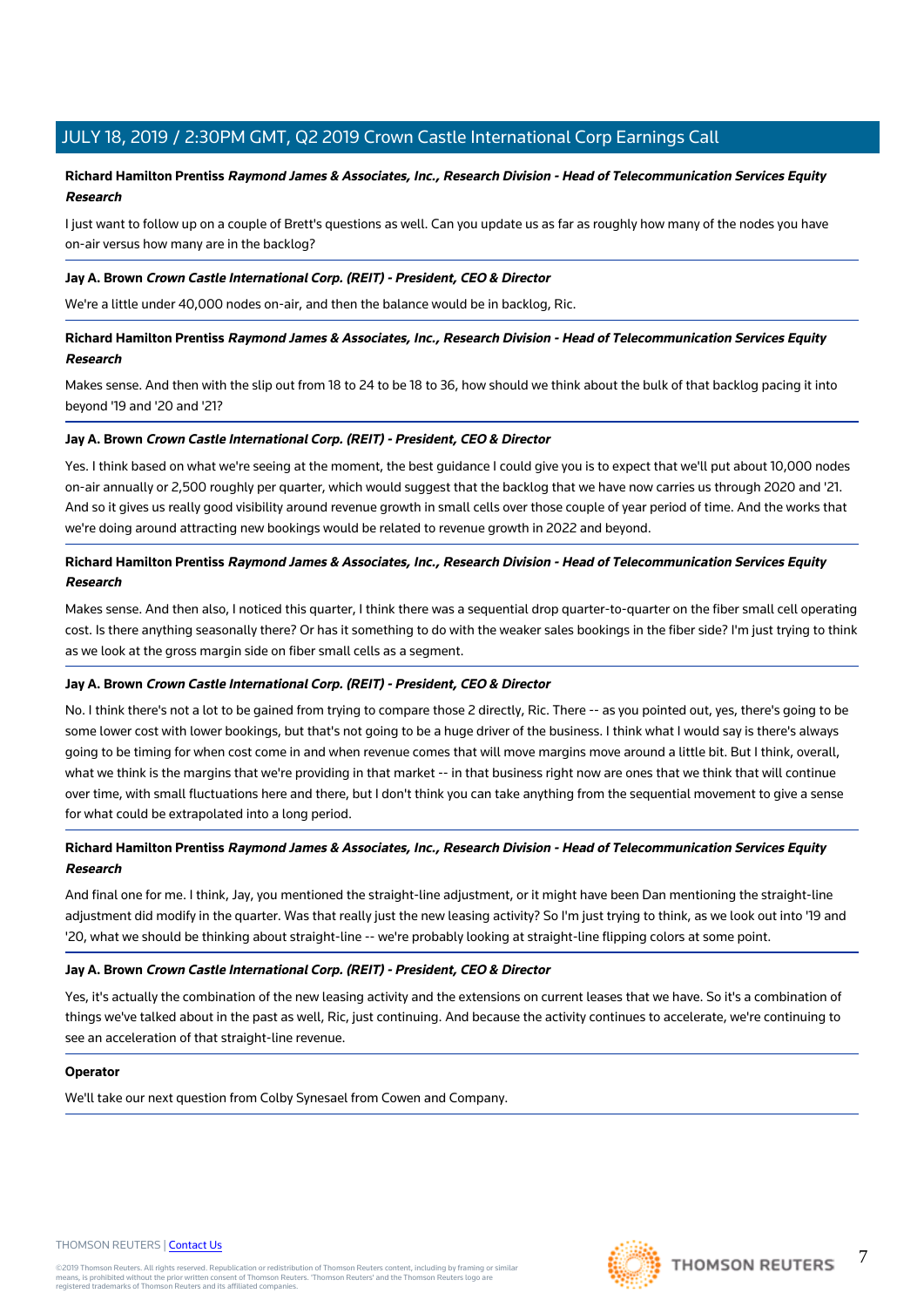## **Jonathan David Charbonneau Cowen and Company, LLC, Research Division - VP**

This is Jon on for Colby. Within the small cell business, you noted longer construction time frames, especially in the top markets. Are you starting to see demand beyond those very top markets? And then within the fiber solutions business, are you seeing any notable change in the demand environment there or from competition?

# **Jay A. Brown Crown Castle International Corp. (REIT) - President, CEO & Director**

Yes, Jon. Your first question, what I would say is the vast majority of the activity and conversations are continuing to happen in the top 30 markets in the U.S. It's where we've invested, thus far, the vast majority of the capital. Frankly, you can probably even narrow it down to the top 10 markets, the vast majority of the capital would be invested in the top 10 markets, and it continues to be the biggest focus around the need to densify the networks and bring small cells on-air. So the focus continues to be there. We expand out beyond the top 10, top 30 markets. There is some limited amounts of activity in those markets, but not meaningful in terms of margin opportunities or investment of CapEx. I think longer term, as I listen to what the carriers are talking about their networks, depending on which carrier is talking about their networks, they talk about top 100 and in some cases, all the way out to the top 250 markets in the U.S. So I think you're going to see the need for small cells well beyond the top 30 markets in the U.S. And ultimately, whether we decide to play in that market will be determined based on the returns and what we believe the co-location opportunities are around fiber and markets beyond the top 30. At this point, and as we talked about the pipeline, we've got several years worth of visibility where we know the activity is going to be coming in the top 30 markets. So I think at this point, that's the majority of the focus. But to the extent that there was future opportunity beyond those top 30 markets and we thought the returns were going to be similar to what we've seen thus far, it will certainly be something we will be willing to look at and study and see if it makes sense for incremental investment.

On your second question, I really don't think the demand for the service has changed at all. I think it's much more an issue of our own focus and attention towards making sure we have the asset right for its long-term intended use and what we think is the primary value driver.

## **Operator**

We'll take our next question from Nick Del Deo of MoffettNathanson.

# **Nicholas Ralph Del Deo MoffettNathanson LLC - Analyst**

First, Jay, again on fiber solutions. Would you argue that the prior 5% long-term target for growth you've laid out is still appropriate if you look beyond this year? I mean you kind of said that you don't think current performance is indicative of its potential and demand hasn't changed. And you also kind of downplayed the growth outlook for non-wireless solutions, so it just wasn't clear to me how that all shook out.

# **Jay A. Brown Crown Castle International Corp. (REIT) - President, CEO & Director**

Sure, Nick. I think what I would tell you is it may come back to the level of 5% at some point in the future, but we're not willing to predict that as the outcome. Our focus in the business around small cells is the long-term driver of the business, and we think that's the most appropriate place for us to spend our time talking about the long-term prospects of the business. As much revenue as we can get from fiber solutions, that obviously makes sense to do so because it adds the returns around the fiber. But we're trying to be really clear about what we think the long-term driver of the returns are and why we made the investments that we did. As I look at where the business is performing relative to our underwriting assumptions, our underwriting assumptions, we're tracking right on where our underwriting assumptions around these assets were. I think publicly, we had indicated that we thought we were going to be a little bit higher than even what our internal underwriting assumptions were. But in terms of the focus and what we think the opportunity is, we're -- I would suggest that investors look at the business as we guided this morning to growth of about 3% in the business. And if we're able to improve it from there, we'll certainly let you know once we've done it. And don't think it should impact how you think about the long-term returns around fiber.

## **Nicholas Ralph Del Deo MoffettNathanson LLC - Analyst**

Okay, got it. And then yes, on the small cell front, are there reasons to think that municipalities and power companies are going to spend the money to stock up so they can work through small cells request at a pace consistent with demand? And to the extent that your overhead cost might not be aligned with the lower installation rates you're forecasting, are there any opportunities to trim those costs.

#### THOMSON REUTERS | [Contact Us](https://my.thomsonreuters.com/ContactUsNew)

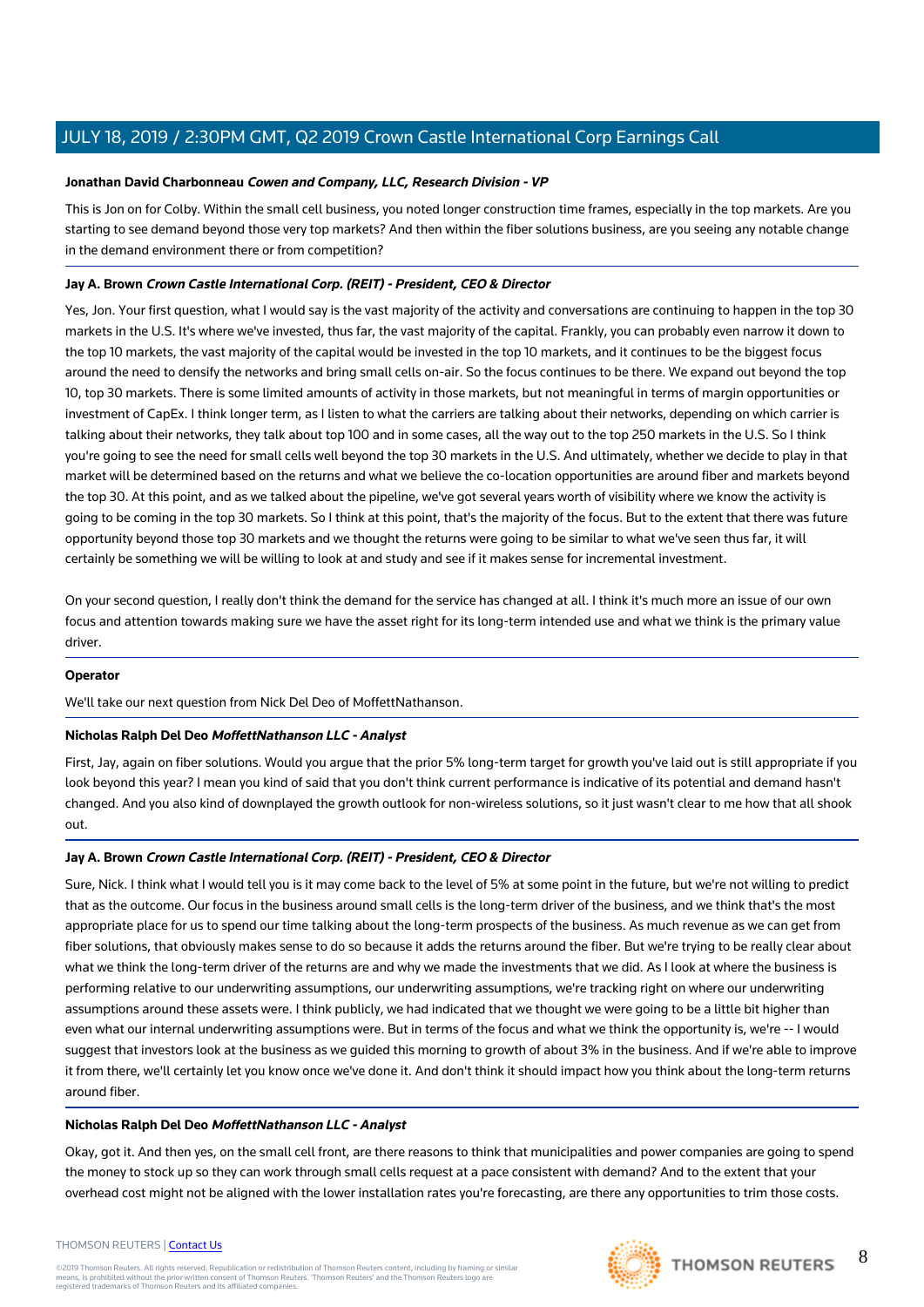# **Jay A. Brown Crown Castle International Corp. (REIT) - President, CEO & Director**

Well, one of the great benefits of the FCC order is that it requires the municipalities and the utilities to timely respond and deal with these -- with both the permits and the process of applications for installing in the right of way. So -- and the mechanism around the fees that we paid for that reimbursed the municipalities and the utilities for the reasonable cost associated with managing that activity regardless of the level of volume. And so I think folks should read my comments as -- and they're intended to say, the municipalities that are complying with the FCC order have done a great job of doing that. In a number of markets, that has helped the process, but there are still some municipalities and utilities out there that have been resistant to complying with the FCC order, and I think we're in the process of both working through that with the local municipalities as well as working closely with the regulators to make sure that it's handled appropriately. I wouldn't look beyond that towards kind of G&A or staffing or anything else as causes or reasons for it. I think the long-term outcome, we're hopeful, will be that this is somewhat temporary and that, ultimately, you'll see municipalities and utilities fall in line with what the FCC order is, and that will come back to a more normalized timeline around these activities. And if that happens, we'll come back and update you on that. But based on what we're seeing currently, I think the 24 -- the 18 months to 36 months is probably the right timeline.

# **Daniel K. Schlanger Crown Castle International Corp. (REIT) - CFO, Senior VP & Treasurer**

And Nick, I think one of your questions was around our own overhead and whether the reduction going down to the 10,000 node per year range would change that. I would just call your attention that what we had before was a 10,000 to 15,000 range, so we're on the low end of the range, but still within the range of what we thought was appropriate for the cost structure we have. Of course, to the extent that we can reduce our cost structure because there is lower activity or there are places we can get more efficient, we will be looking to do so as aggressively as we possibly can. But I wouldn't expect that in the base case because this is within the range of outcomes that we were expecting for the year.

## **Operator**

We'll take our next question for Michael Rollins of Citi.

## **Michael Rollins Citigroup Inc, Research Division - MD and U.S. Telecoms Analyst**

First, can you just give a little bit more context on the change in straight line within the 2019 guidance? And second, can you give us an update on your outlook for discretionary capital spending with the change in outlook on small cell deployment and fiber revenue growth?

## **Daniel K. Schlanger Crown Castle International Corp. (REIT) - CFO, Senior VP & Treasurer**

Sure. So Mike, as I mentioned before, the change in straight line, really, is a combination of new leasing activity, which causes new straight line and then the extension of current leases, which also causes an extension of the term and, therefore, an increase in the straight-line revenue. Both of those are related to increased tower activity. And as we've seen in the first couple, or in the first quarter and the last quarter of 2018, those extensions in those amendment, I note that new leasing activity has caused us to continue to increase the straight-line revenue because the activity levels are increasing more than what we had anticipated. And so we are excited about that because I think it's just like Jay said about services as an indication of what's going on with the tower leasing, overall.

On the discretionary CapEx, we think it will remain consistent with what we said before. About \$2 billion of CapEx in 2019 is our expectation and continues to be, on a net basis, around \$1.5 billion. And the reason for that is most of the capital that we spend comes well before we are putting in the node portion of the small cell builds, and so we're continuing to have to do that and continuing to do that work now. Even though some of the time frame has been elongated, a lot of that has been on the back end. So we anticipate making progress on the projects at the pace that we were anticipating and expecting from a capital perspective for 2019 as we were on our prior outlook.

## **Operator**

We'll take our next question from Batya Levi of UBS.

## THOMSON REUTERS | [Contact Us](https://my.thomsonreuters.com/ContactUsNew)

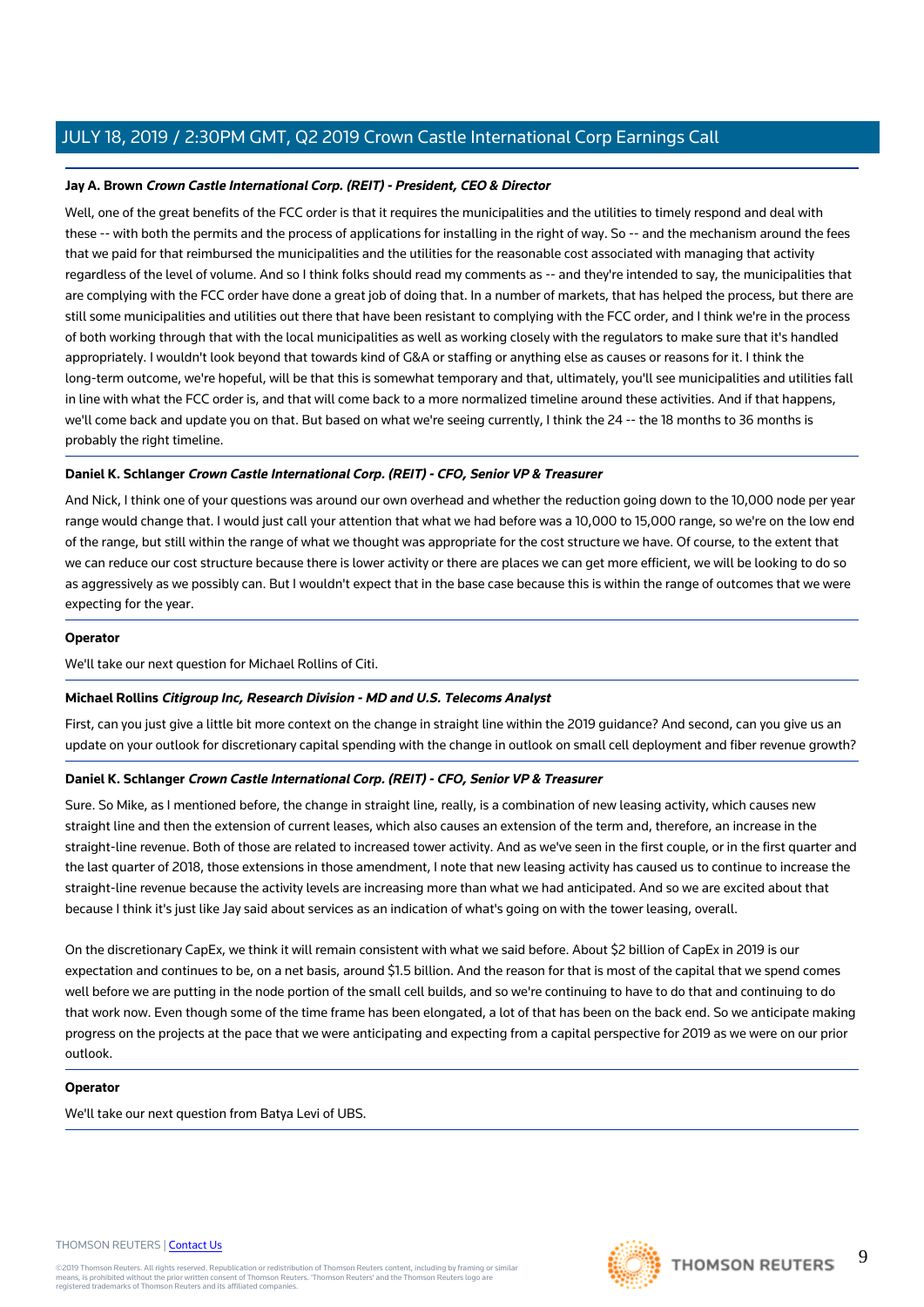## **Batya Levi UBS Investment Bank, Research Division - Executive Director and Research Analyst**

On the fiber solution side, can you provide a rough split of the \$150 million incremental revenues you expect this year in terms of wireless-driven versus enterprise-driven? And second question, on the guidance. Can you remind us what it includes for expense activity this year?

## **Daniel K. Schlanger Crown Castle International Corp. (REIT) - CFO, Senior VP & Treasurer**

Yes. On the first point of \$150 million, that part is on the fiber business itself, and so all of that \$150 million is related to our fiber solutions business, not wireless customers.

#### **Batya Levi UBS Investment Bank, Research Division - Executive Director and Research Analyst**

Right. In terms of the fiber backhaul for wireless nodes as opposed to pure enterprise business? If you split it that way.

#### **Daniel K. Schlanger Crown Castle International Corp. (REIT) - CFO, Senior VP & Treasurer**

Yes. We don't split it that way and largely because a lot of that business is a similar business. Although I would say that within that fiber business, the majority of it is enterprise, the vast majority for it is enterprise and not in the wireless backhaul. What we've said in the past is about -- to give you a little bit more color, is about 50% of that business is generally with enterprise customers and 50% is with carriers, as we would call it, or larger customers that have more backbone type of needs than what I think that you're trying to get to is enterprise versus that backbone is about 50-50.

# **Jay A. Brown Crown Castle International Corp. (REIT) - President, CEO & Director**

Batya, on your second question around Sprint, we don't comment on specific customers or their activities, so we'll let them speak for themselves in terms of what they're expecting to do with their network.

#### **Operator**

We'll take our next question from Philip Cusick of JPMorgan.

#### **Philip A. Cusick JP Morgan Chase & Co, Research Division - MD and Senior Analyst**

Beating this fiber bookings a little more, recognizing that fiber is still hitting your underwriting goals, are there are regions or verticals that aren't really holding up in the bookings side? Or I wonder if you become more wary of the sort of contract or revenue mix in fiber.

## **Jay A. Brown Crown Castle International Corp. (REIT) - President, CEO & Director**

Well, I think so what I would say is there's opportunity there. We haven't really seen the market change, which I was trying to make point to just a minute ago. We went into this process of making these fiber acquisitions over the last several years. The way we underwrote the investment and thought about the opportunity was driven from our macro view of the need for small cells and what that would portend over time. Obviously, given the way fiber had historically been utilized, it was built originally solely for the use of, in many cases, the enterprise and fiber solutions revenue that you're asking about. So that's a relatively new business to us. That wasn't the driver for which we underwrote. So if I were to go back and look at kind of our underwriting assumptions and try to match those to your questions around which components are doing better or worse than what we initially expected, that's probably a level of granularity and focus that frankly, we just -- we didn't aim towards that when we were going through the process. We were focused much more on a range of outcomes around what we thought was going to happen in the wireless business. And as I referenced in my comments earlier, the environment for that today is more robust and healthier than the environment in which we underwrote the fiber, the fiber investments initially with regards to small cells. So I'm not trying to sidestep your question other than to honestly tell you that that's really frankly not where we spend a lot of time trying to analyze, and so trying to make the comparison, I don't know that there's much of a comparison to be made there.

#### **Philip A. Cusick JP Morgan Chase & Co, Research Division - MD and Senior Analyst**

The reason that we're -- I was just going to say that I think the reason we're spending so much time on it is not because, again, that the fiber into small cell opportunity is not a good one. But I think a lot of us had been maybe concerned that as you bought a lot of fiber

#### THOMSON REUTERS | [Contact Us](https://my.thomsonreuters.com/ContactUsNew)

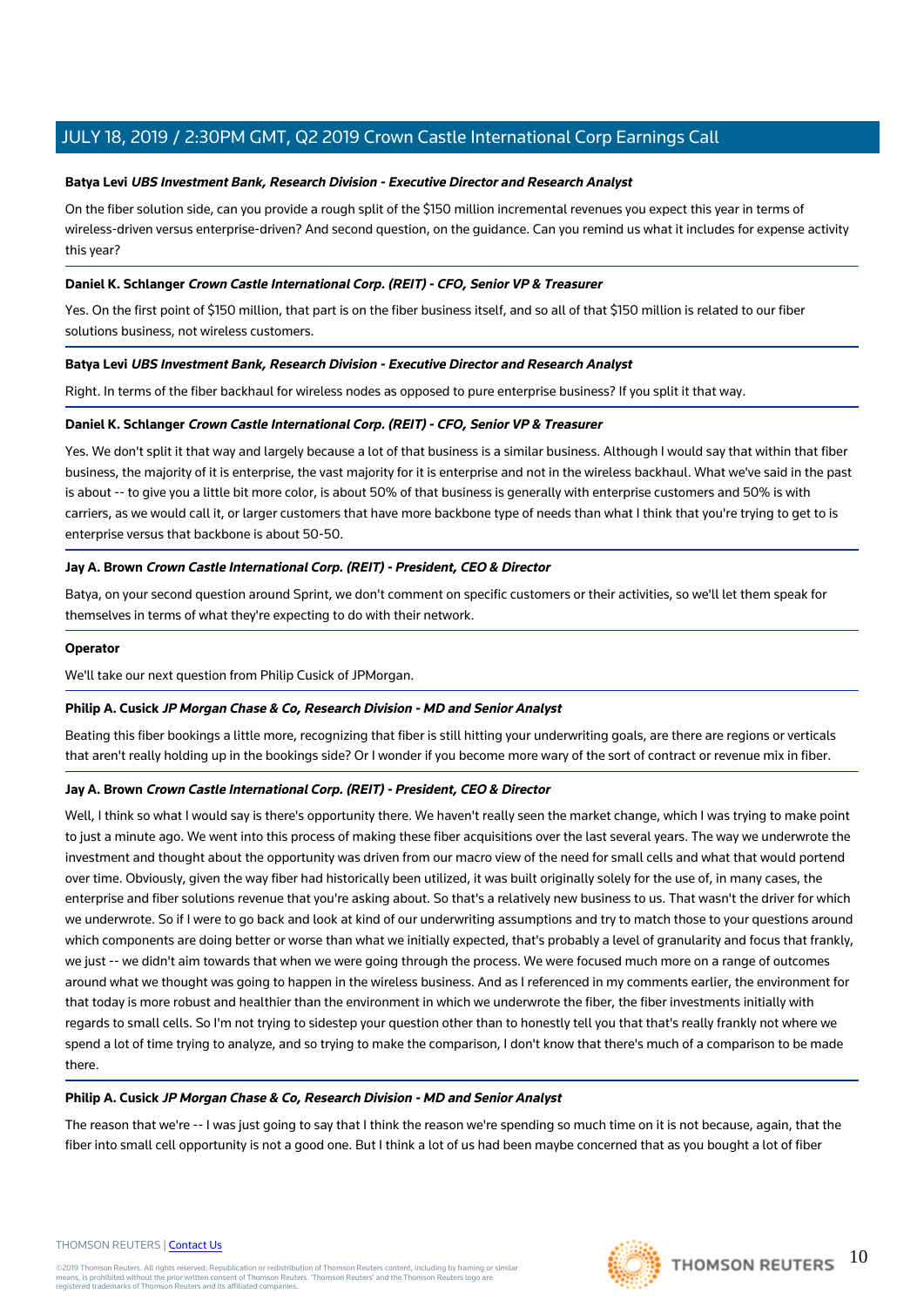revenue that was existing, that you may over time not exercise that the growth there may end up dragging you more than sort of the mid-single-digits that it had originally been. So I think this is -- some of us are concerned that this is the first step of sort of deemphasizing that revenue growth that may drag the top line for a while.

# **Jay A. Brown Crown Castle International Corp. (REIT) - President, CEO & Director**

Well, I think it's fair to ask the question and to wonder about what the long-term prospect is going to be. And as I said, in the same way we would think about on towers, obviously, we want to drive revenues outside of just the big for wireless operators of all of the activity, which makes up about 15% from non-wireless carriers on towers was to dry up, that would impact our growth rate on towers and the same thing is true around fiber solutions. So I don't need to -- I don't mean to dismiss the question as irrelevant, that's not just the primary focus of the investments that we made and, therefore, has a lesser focus in terms of the way we think about operating the asset, while at the same time, believing that every dollar that we get there is beneficial to, ultimately, the returns around fiber. And therefore, it does warrant the appropriate level of attention and focus to make sure we're maximizing the opportunity there.

## **Philip A. Cusick JP Morgan Chase & Co, Research Division - MD and Senior Analyst**

Understood. If I can, one more quick one. Given the restrictions are coming from the sort of approval side, is 10,000 small cells a year a good guide going forward? Or do you see any shift that municipalities may be able to prove these more quickly in the future?

## **Jay A. Brown Crown Castle International Corp. (REIT) - President, CEO & Director**

I think it's a good guide in terms of how you think about our model over the next couple of years with the bookings that we have and backlog currently. So I would guide you towards the 10,000 number in the short term. Longer term, the reason why the FCC order was put in place was to facilitate the deployment of 5G in the United States. And our belief in terms of the macro opportunities around small cells is far greater than what's happening currently. And I think you're going to see the overall pie associated the market sizing of the need for small cells to grow pretty significantly over the coming years as networks transition from 4G to 5G. And so municipalities and utilities are going to have to figure out a way to use the benefit of the FCC order which provides for the cost associated with scaling this up. They're going to have to get to the place where they facilitate that in order for the U.S. market to stay competitive and for the deployment of 5G. And I suspect they will. Obviously, the FCC has been responsive and has been really thoughtful in terms of the way they've drafted the order. And in the places, I should at least tip my hat to the places that have complied with the FCC order, it has really helped. It's helped in terms of the deployment of small cells. And you can see in our own activity, deploying 10,000 small cells thereabouts in 2019, that's about 30% higher than what we were able to do last year. Some of that is a direct result of some of these municipalities and utilities that are complying with the FCC order, which we find to be really encouraging. So I suspect, over time, we'll see broader embrace of that and compliance with it and I think that would be helpful.

## **Operator**

We'll take our next question from Tim Horan of Oppenheimer.

## **Timothy Kelly Horan Oppenheimer & Co. Inc., Research Division - MD and Senior Analyst**

Jay, is there any thinking or talks with municipalities that have more shared fiber infrastructure? Because I mean, thinking of these roads kills the structural integrity, and getting power is very difficult and putting cell sites on the street lamps and everything else out there. Are you having any of those kind of conversations? Because you're one of the reasons Verizon is also building out really aggressively. Just thinking about these roads time after time again does not make any sense.

## **Jay A. Brown Crown Castle International Corp. (REIT) - President, CEO & Director**

Sure. That's certainly one of the areas that we look for, is that there's existing conduit that can be used to pull fiber through or other opportunities or ways to do it with minimal -- as minimal an impact as possible inside of these municipalities. And ultimately, the municipalities and the utilities, we are working hard to be good partners with them and figure out ways to reduce the amount of impact in the community. If you look at small cells across the country and go market-by-market, the types of poles that we deploy them on, the type of structure that we deploy, where we put the cabinets, the sizing of the cabinets, the sizing of the antennas and other things is often tailored to the aesthetic desires of the local municipalities. And so a component of it is aesthetic that we're working with them on. Another component or some of the things that you're referring to is, are there ways for us to deploy this kind of infrastructure and minimize the amount of impacts in the community. We're incented to do that because it lowers our cost when that's available. So to the

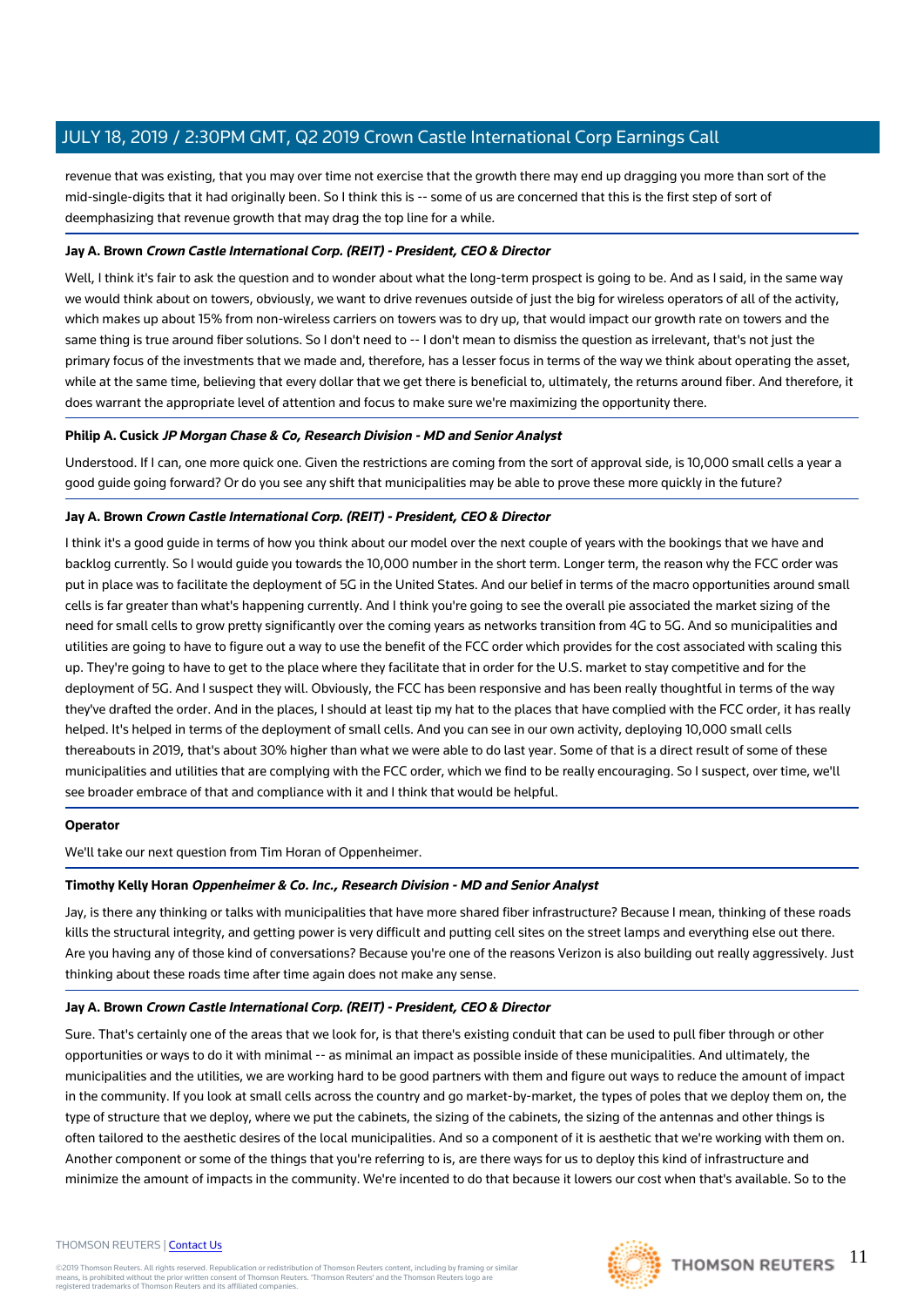extent that there are ways to do that, we're certainly looking for ways to be smarter and faster about how we're both spending the time and investing the capital.

#### **Daniel K. Schlanger Crown Castle International Corp. (REIT) - CFO, Senior VP & Treasurer**

And the other thing, Tim, that I would point out is the core to our business is shared infrastructure. And we believe we are in the best position to put that infrastructure in [one] and shared across as many customers as we can. As Jay was pointing out, with the focus on small cells, we can reach multiple of the wireless customers but also with the focus on providing fiber solutions, we can add customers that same fiber infrastructure. And we think we're in the best position of any company to do that. And if the municipalities really are focused on trying to limit the times that a street is dug up, then allowing a third-party provider who can share that asset as many times as possible to be the provider of that asset is likely the best outcome for everybody involved.

#### **Timothy Kelly Horan Oppenheimer & Co. Inc., Research Division - MD and Senior Analyst**

No, you're preaching so far on that. I guess the question is that the city has really recognize that if any cities implemented a policy like that, like New York City with Empire City Subway.

## **Jay A. Brown Crown Castle International Corp. (REIT) - President, CEO & Director**

I don't know that I would put it in the -- adopted a policy, but do we work with municipalities to do that? Absolutely. And there are occasions where we found ways to do that.

#### **Timothy Kelly Horan Oppenheimer & Co. Inc., Research Division - MD and Senior Analyst**

Well, I guess lastly, in this regard, Verizon says they're building out aggressively. They want owners' economics that's key to their 5G strategy. Do you try to coordinate with them and not build in the areas that they're going to or vice versa? Any thoughts on that would be great.

#### **Jay A. Brown Crown Castle International Corp. (REIT) - President, CEO & Director**

Well, as I mentioned earlier in my comments, about half of the overall activity that's happening in the market, we think we're accomplishing, and the other half is largely being accomplished through self-perform by the wireless operators. Similar to the tower business, we don't see people overbuild assets. So once an asset is there, those fastest and lowest-cost means by which to deploy infrastructure like small cells is to use the existing assets, and that's the way we're seeing the business develop, I think, we continue to see it go that way. I certainly don't expect that we're not going to build all of the miles of fiber that are going to be required in the U.S. for the deployment of 5G and small cells. There's going to be a number of players in this space, including the wireless carriers who are going to build significant amounts of fiber and probably share that among themselves at some point.

## **Timothy Kelly Horan Oppenheimer & Co. Inc., Research Division - MD and Senior Analyst**

I guess what I was asking, that 50%, is that hopefully occurring in locations where you're not building. It's like where you building, you're getting like 100% of the small cells?

## **Jay A. Brown Crown Castle International Corp. (REIT) - President, CEO & Director**

Right. I mean what I would point to is, again, back to kind of the tower example, as infrastructure is in the market and there is opportunity there, existing infrastructure is preferred over trying to build new infrastructure on top of the existing infrastructure. This is very early days of what's going to need to be built for small cells across the country. And so I think you can see the flow of capital to areas that are not currently covered, and therefore, the investment to build new fiber-built areas that don't have any existing fiber, whether that's fiber that we built or somebody else built.

#### **Operator**

We'll take our last question from Spencer Kurn of New Street Research.

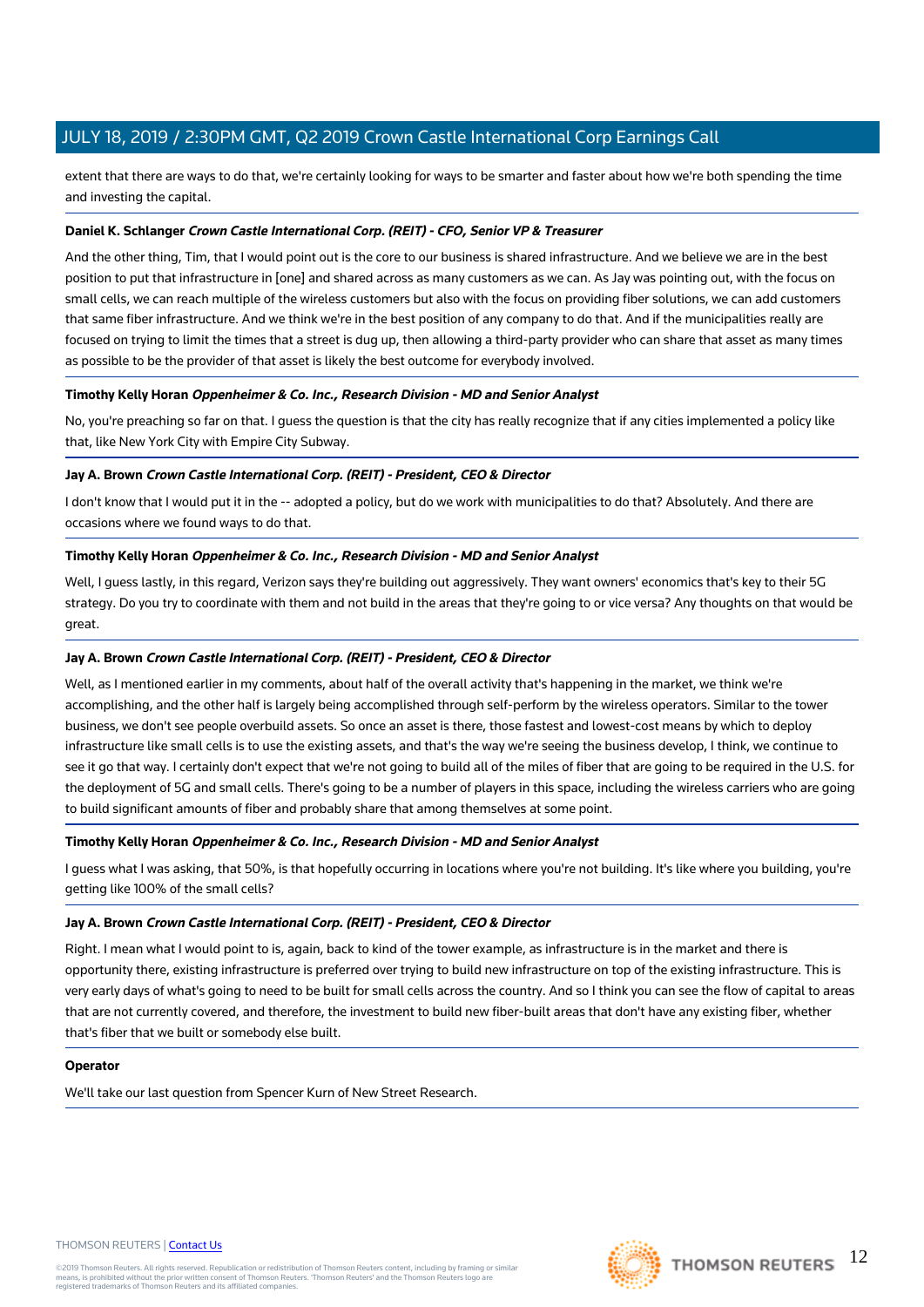## **Spencer Harris Kurn New Street Research LLP - Analyst of Towers and Infrastructure**

So maybe just to ask a question on the tower side. Can you just provide a little bit more color around your updated guide for new leasing activity on towers? You're targeting \$140 million at the midpoint today. Could you shed some color on how that paces throughout the year? Just trying to understand if guidance implies similar levels of growth as the second quarter, or if you're expecting a further acceleration in the back half of the year.

# **Jay A. Brown Crown Castle International Corp. (REIT) - President, CEO & Director**

Yes, Spencer, on the revenue guide, we are expecting more activity in the second half than what we saw in the first half. So there's an acceleration in the back half of the year, I think that's somewhat similar to what historically we've seen, where in our business, the back half of the year tends to be more loaded than the front half. So we are expecting an acceleration relative to the first half of the year and the second half.

# **Spencer Harris Kurn New Street Research LLP - Analyst of Towers and Infrastructure**

And then just one follow-up on the comment you made in your prepared remarks. You talked about 4G activity and 5G activity driving a strong tower growth -- strong growth on towers over the next couple of years. Could you just elaborate on how you see 5G playing out on towers versus small cells? I love to get your thoughts on that.

# **Jay A. Brown Crown Castle International Corp. (REIT) - President, CEO & Director**

Sure. I think what we will see is the combination of 2 things running parallel. First is the carriers build out, upgrading their networks. They will tend, as they have done in past migrations of technologies, to go to the places where they already have existing technology to upgrade equipment to the new technology. So I would suspect we'll see significant amendment activity at sites where they go out and deploy additional antennas and lines and amend their existing equipment to make it 5G-ready. I think we'll also see in places where the carriers have additional spectrum that they have acquired where they will put what will feel like to us as new installations in order to deploy that equipment. In addition to that, I think you're going to see some places running parallel with that in the initial stages is infills because of capacity constraints, which will flow towards investments in small cell. So the areas that we've already put fiber in the ground have fiber in dense urban areas where there's a high amount of traffic. I think as the 5G network starts to begin to be loaded, I think you're going to see the carriers invest not only in upgrading their existing equipment, but also offloading some of that traffic on the small cells in those dense urban environment, just like we saw in 4G, whereas macro sites reached capacity, they offloaded some of that traffic on to small cells in order to improve the cost efficiency and effectiveness of the macro site. I think you're going to see a similar play out on the 5G side. So it will be a combination of investment around both the macro sites as well as small cells.

And we'll take one more question.

## **Operator**

We have one more question from Jon Atkin of RBC.

## **Jonathan Atkin RBC Capital Markets, LLC, Research Division - MD and Senior Analyst**

So I don't know if I missed this earlier or not, but I just want to kind make sure I get the kind of the broad [contours]. It sounds like the small cell growth that you are expecting going forward might be a little bit less capital-intensive. I don't know if that's a fair read or not. And then secondly on the M&A side, in terms of tuck-in fiber acquisitions, can you maybe describe the landscape and what looks interesting or not interesting to you?

## **Jay A. Brown Crown Castle International Corp. (REIT) - President, CEO & Director**

Sure. Less capital-intensive is -- that's certainly true with regards to the co-location activity. As we go over the long term, we would expect that once there's a certain base of fiber that's been built, anchor-built fiber, as we get to the point where this flips from being anchor-built new sites, in essence, being built, we'll move towards a greater percentage of co-location and then therefore, the capital intensity comes down as associated with that activity. I think based on our macro view, though, Jon, that may be several years away from the environment that we're in today. As I made my comments earlier around how the carriers are thinking about the deployment of small cells, I think there's a lot of work still to be done even in the top 10, top 30 markets in the U.S., and then we'll just have to see how it develops beyond there. But as we get towards the point where co-location becomes the vast majority of the business, similar for drawn